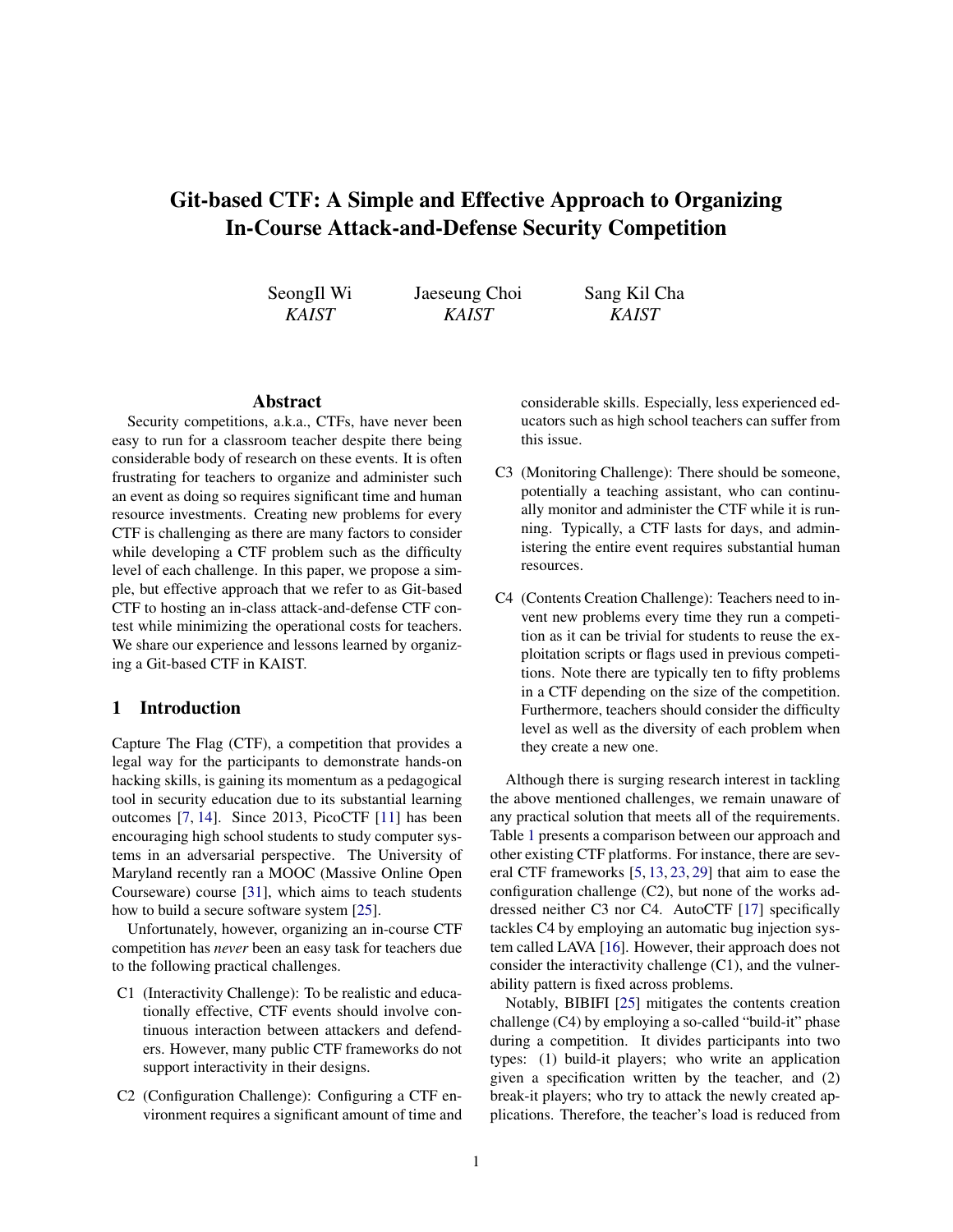creating dozens of CTF problems to simply writing a specification for an application. However, their design choice does not allow students to engage in real-time attack and defense exercises (C1). Furthermore, as noted by the authors, the teacher should manually check every submitted fix to determine whether or not it addresses a single defect at the end of the competition. That is, BIB-IFI is also associated with a monitoring challenge (C3).

In this paper, we propose a simple and powerful pedagogical framework that we call Git-based CTF with which to organize an in-course attack-and-defense CTF competition. Our approach is mainly inspired by the design of BIBIFI, but it enables regular teachers easily to host an attack-and-defense CTF as class homework by minimizing the configuration and monitoring burden. Furthermore, the content creation in Git-based CTF is at least as easy as it is with BIBIFI. That is, Git-based CTF tackles each of the aforementioned challenges (C1–C4).

First, students of Git-based CTF play the role of both attacker and defender unlike in BIBIFI. Therefore, attackers and defenders can interact with each other in real time as in typical attack-and-defense CTFs. Given that real-time attack and defense exercises can be overwhelming to students who have less experience in security [\[4,](#page-7-2) [24\]](#page-8-9), we devise a means of providing direct guidance to novices for a subset of the problems in Git-based CTF (§[3.2\)](#page-3-0).

Second, setting up a competition environment in Gitbased CTF is inexpensive and fully distributed. Students use Docker containers to run the service applications of their opponents and to develop an exploit. Although they work on their own machines, they can communicate with each other through Git and GitHub [\[2\]](#page-7-3). Specifically, an attack in Git-based CTF involves submitting an issue to the target team's repository. The content of the issue is encrypted and only visible to the target team and the instructor(s). Since the entire attack history is stored in GitHub, the instructors can later fetch the history and verify the submitted attacks on their own machines.

Third, Git-based CTF significantly reduces the monitoring effort of the instructors. Unlike BIBIFI, we ask every student to inject vulnerabilities into a network application they prepared. By having the injection phase, we can easily check which of the injected vulnerabilities can be exploited by an attack: we can simply run the attack against both a patched and a vulnerable version of the target application. As a result, teachers can run the CTF for weeks as in a typical class homework assignment without monitoring the CTF servers.

Finally, Git-based CTF shifts the contents creation burden to students as in BIBIFI [\[25\]](#page-8-3). However, students in Git-based CTF are naturally motivated to check the quality of the fixes of other teams in order to break them again, as each student experiences the role of both an

Table 1: Comparison between Git-based CTF and other existing CTF frameworks.

<span id="page-1-0"></span>

| <b>Framework Name</b>       | C1 | C <sub>2</sub> | C <sub>3</sub> | C4 |
|-----------------------------|----|----------------|----------------|----|
| <b>Git-based CTF</b> (ours) |    |                |                |    |
| <b>BIBIFI</b> [25]          | Х  |                | х              |    |
| iCTF [30, 32]               |    |                | х              | х  |
| NIZKCTF <sub>[20]</sub>     | х  | х              |                | х  |
| PicoCTF [8, 11]             | Х  | х              | x              |    |
| InCTF $[24]$                |    | Х              | Х              | х  |
| CTFd [13]                   | х  |                | х              | Х  |
| SecGen <sup>[27]</sup>      | х  |                | х              |    |
| Catalyst [29]               |    |                | x              | х  |
| Backman [4]                 |    |                | x              | х  |
| CCTF [21, 22]               | Х  | Х              | Х              | Х  |
| CyTrOne [5, 23]             | х  |                | х              | х  |
| AutoCTF [17]                | х  | х              | x              |    |
| VM-based Framework [12]     | х  |                |                | х  |
| <b>KYPO</b> [34]            | Х  |                | x              | х  |

attacker and a defender. We also note that injected vulnerabilities from students typically reflect the skills and experiences of each of them. Therefore, the difficulty levels of CTF challenges are likely to be well-distributed (§[4\)](#page-5-0).

We ran a preliminary in-course CTF with the proposed idea as part of a course activity during the Spring 2018 semester at KAIST in Korea. We ran the CTF for about two weeks, and found that the administrative cost for running the event is significantly lower than that associated with a classic attack-and-defense CTF that we ran in 2017 for the same course. We observed various kinds of vulnerabilities with a range of difficulty levels introduced by students. The students discovered 14 unintended vulnerabilities during the competition. Such unintended vulnerabilities provided the motivation for highly experienced students to become more engaged in the CTF.

Overall, this paper makes the following contributions.

- 1. We summarize the practical challenges in hosting in-course attack-and-defense CTFs.
- 2. We present a novel way to organize an attack-anddefense CTF as a class homework or an activity.
- 3. We discuss several lessons learned from organizing a Git-based CTF.
- 4. We make the source code of our CTF framework public [\[28\]](#page-8-18), which includes a series of scripts to organize and play Git-based CTF.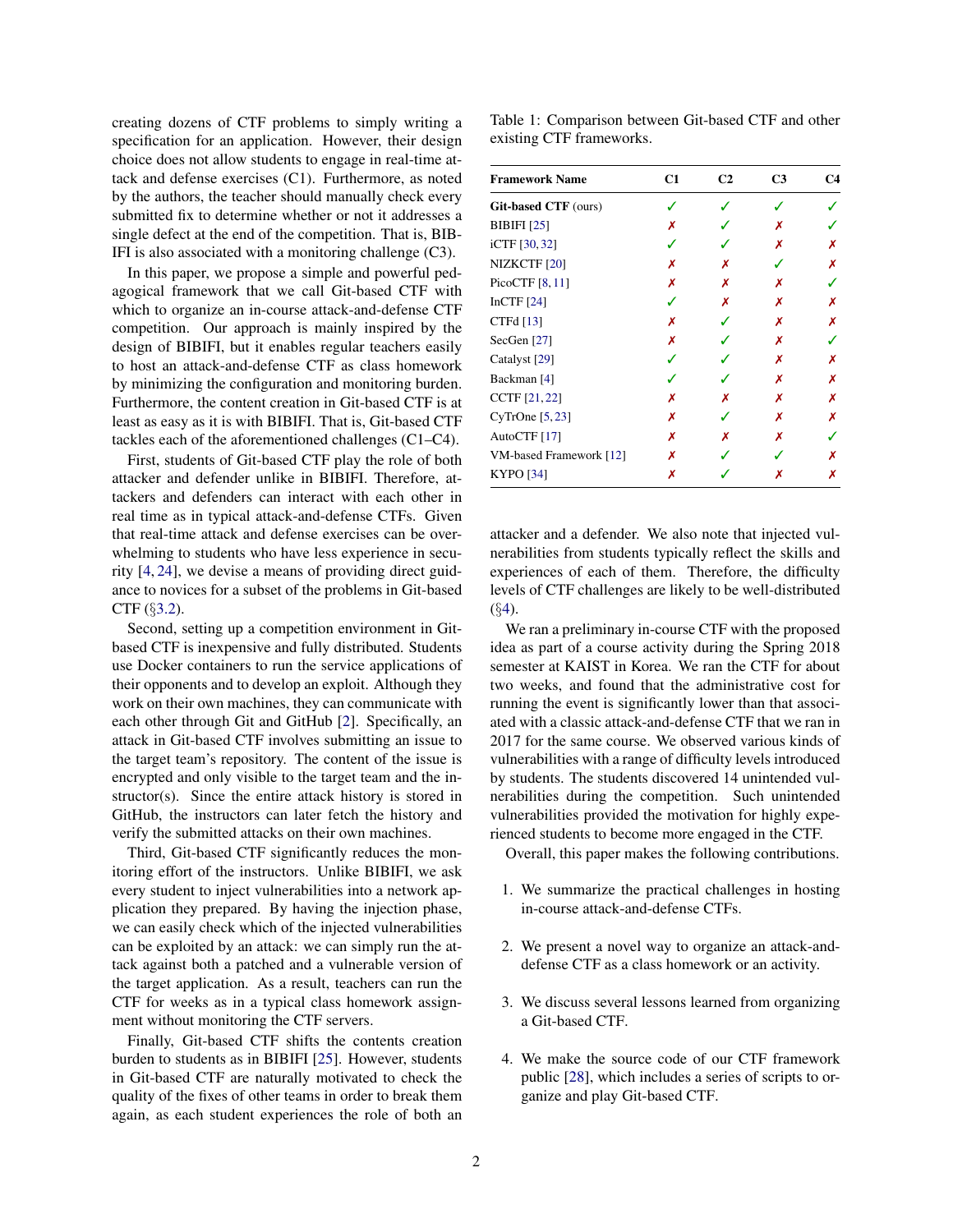## 2 Background

CTF is a competition that involves capturing a flag as a proof of solving challenges. There are mainly two categories: (1) jeopardy style and (2) attack-and-defense style. Jeopardy-style CTFs consist of a set of problems to solve. For each problem, there is a specifically configured server that stores a flag, which is a secret string used by participants as a proof of successfully attacking the corresponding server. Jeopardy-style CTFs typically do not involve any defensive exercises: they are mostly attack-only. On the other hand, in an attack-and-defense CTF, each participant manages a server that runs a set of service applications. The participants should find vulnerabilities in the applications in order to obtain flags from the other servers, and should patch their own applications to protect their flags. Since every team should be connected to each other, it is more difficult to host an attack-and-defense CTF than a jeopardy-style one. CTFs provide participants a chance to exercise hands-on security skills, and its pedagogical value is gaining more attention recently [\[9,](#page-8-19) [10,](#page-8-20) [11,](#page-8-1) [14,](#page-8-0) [15,](#page-8-21) [30\]](#page-8-10).

Table [1](#page-1-0) presents the comparison between existing CTF platforms with regards to the challenges we addressed in §[1.](#page-0-0) Note that CTF platforms that focus on C1 tend to miss C3, which shows the difficulty of administering attack-and-defense CTFs over a long period as in a regular class homework or project. This paper presents a novel way to host an attack-and-defense-style CTF as a course activity while not suffering from such challenges.

GitHub [\[2\]](#page-7-3) has become an essential platform for managing open-source software. Zagalsky *et al.* [\[36\]](#page-8-22) show GitHub's collaborative features such as issue tracker and pull requests can benefit software education. There have been several attempts in security education that leverage GitHub in a CTF competition [\[20,](#page-8-12) [25\]](#page-8-3). Git-based CTF follows the similar approach, but we use PGP encryption [\[19\]](#page-8-23) to securely store exploits.

#### 3 Git-based CTF

In this section, we describe the design of Git-based CTF. Git-based CTF consists of three phases: (1) preparation, (2) injection and (3) exercise. Figure [1](#page-3-1) illustrates the overall flow of Git-based CTF. First, each team should prepare a network service application (§[3.1\)](#page-2-0). Next, players inject vulnerabilities into their team's service (§[3.2\)](#page-3-0). Lastly, players analyze other teams' services and exploit them in the exercise phase  $(\S3.3)$  $(\S3.3)$ . In each phase, we adequately utilize Git [\[1\]](#page-7-5) and GitHub [\[2\]](#page-7-3) to fulfill the goal of minimizing instructors' manual effort.

Configuration. To setup a Git-based CTF, instructors first need to create and assign one GitHub repository for each team. The instructors then create a PGP key pair [\[19\]](#page-8-23) and securely share the private key among them. Each team maintains their service application in the assigned repository. This repository also serves as an interface in which attacks are submitted. Each team should create their own PGP key pair. All the public keys along with the instructor's public key will be shared across the teams. The instructors can run a script to fetch the submitted attacks and evaluate them automatically (§[3.3\)](#page-4-0). Note that instructors in Git-based CTF do not have to prepare a separate server to run a CTF.

## <span id="page-2-0"></span>3.1 Preparation Phase

In this step, each team is required to prepare a network service application that binds to a port number specified by the instructor. When the application is running, a client should be able to connect to the service through a network. Each team prepares their own application in one of the following two scenarios.

- Hands-on Development. In this scenario, we follow the same strategy as in the build-it phase of BIB-IFI [\[25\]](#page-8-3). We first provide a specification about the service, and each team develops their own service according to the specification. We also prepare a set of test cases that the service application should pass in order to prove its functionality. With this approach, students have a chance to exercise secure coding practices.
- Importing Open-source Software. Instead of making every team develop the same kind of application, instructors can give freedom to each team to import an arbitrary open-source software of their choice. Note that teams can take a non-network application and convert it to a network service if they want. Also, the instructors may encourage students to investigate the imported source code and check whether their service application is really safe to run. In this scenario, students can learn source code auditing methods and skills.

When a service application is ready, each team pushes their code to their own GitHub repository. In this phase, each repository is private and only visible to the team members and the instructors. By the end of this phase, the repository should contain a Dockerfile that will automatically install packages required by the application as well as a Makefile that automatically builds the application. The resulting binary should successfully run within a Docker container configured with the provided Dockerfile. To support easier development, we provide a template Dockerfile, which is built upon a Debian base image. It takes a flag.txt file as input, which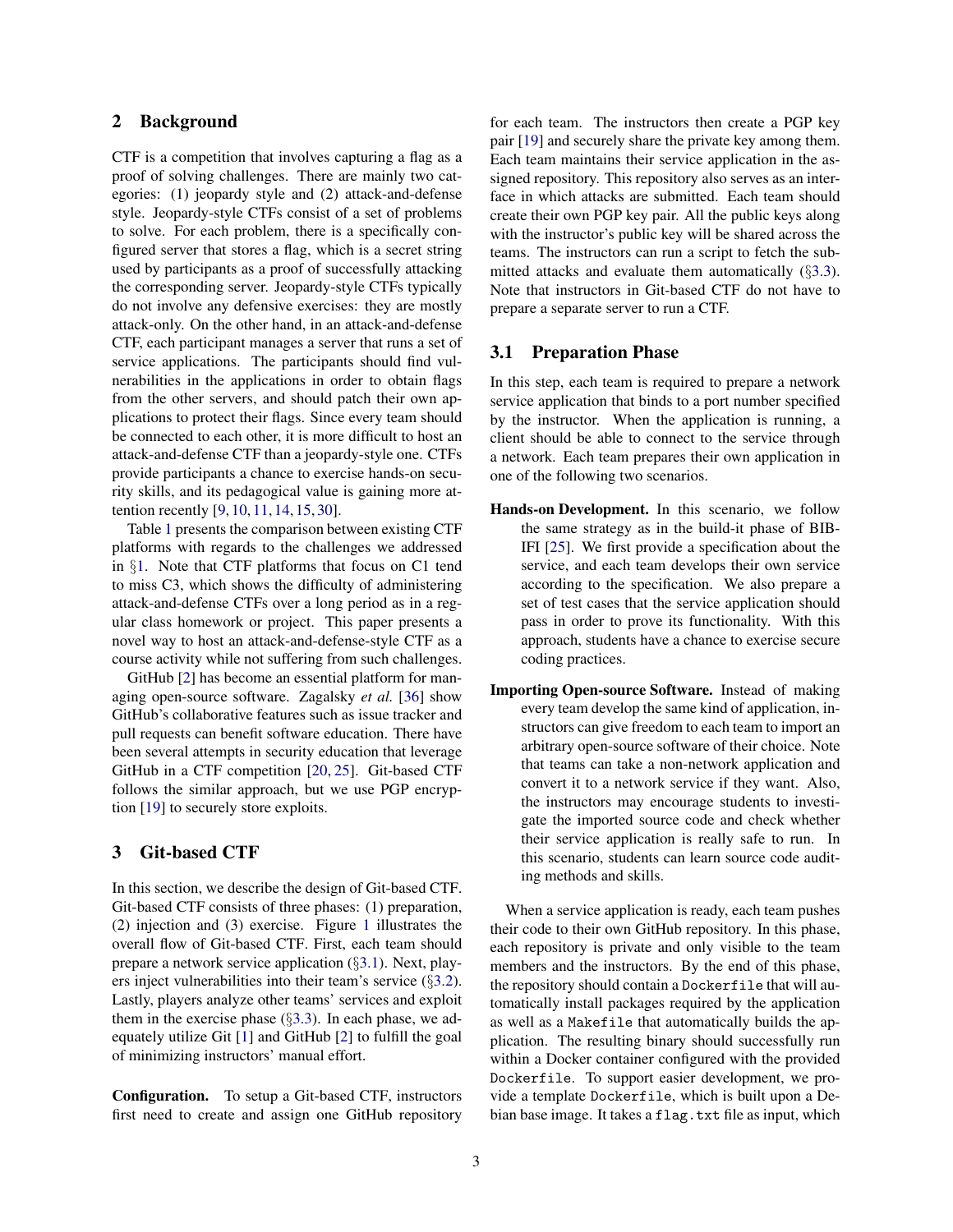<span id="page-3-1"></span>

Figure 1: Git-based CTF workflow.

contains a random string generated by the instructors, and copies the flag file into /var/ctf/ directory inside the container. Since the instructors may want to confirm that each repository successfully builds the service application, we provide a simple script [\[28\]](#page-8-18) that can automatically check the health of each repository by running a series of commands such as git clone, docker build and make.

We note that the applications prepared in this phase may contain unintended vulnerabilities. Such vulnerabilities can exist regardless of whether the students developed the services by themselves, or they imported an open-source software. Although open-source software is likely to have less vulnerabilities than the software developed by the students within a short period, they can still be vulnerable to zero-day attacks. In the rest of the paper, we will refer to such vulnerabilities as *unintended vulnerabilities*.

## <span id="page-3-0"></span>3.2 Injection Phase

Now that all the teams have prepared an application in their own repository, they inject *N* distinct vulnerabili-ties into their service application<sup>[1](#page-3-2)</sup>. Here,  $N$  is chosen by the instructor depending on the classroom circumstances, e.g., based on the number of students. Each team creates *N* separate branches in their service repository, and introduces a vulnerability per each branch. We will refer to these injected vulnerabilities as *intended vulnerabilities*, to distinguish them from *unintended vulnerabilities* that may exist even before the injection.

After injecting vulnerabilities into the application, each team should create an exploit for each of the vulnerabilities in order to prove their exploitability. An exploit in Git-based CTF is a program that runs in a Docker container, which takes in a target IP address as input, and prints out the content of the flag stored in the service Docker container to the standard output assuming that the target service is running at the given IP address. An exploit as well as the corresponding Dockerfile is signed and encrypted with PGP keys [\[19\]](#page-8-23) before they get pushed to the repository. To make the exploit content *only* visible to the instructors, it should be encrypted with the public key of the instructors. Note that exploits created in this phase can be considered as a solution for each intended vulnerability, and other team members should not be able to access them when the repository becomes public in the next phase.

Automated Exploit Verification. At this point, we can check the exploitability of each intended vulnerability by simply running the corresponding exploit against the service application. We first launch the vulnerable application within a Docker container with a randomly generated flag.txt file. We then run another Docker container that runs the corresponding exploit, and verify whether it returns a valid flag string, i.e., the random string stored in the flag file. If and only if the exploit is successful, it will show the valid flag string. The same

<span id="page-3-2"></span><sup>&</sup>lt;sup>1</sup>For simplicity, we assume here that a single vulnerability is enough to hijack the control flow of the target service. In reality, however, students may inject a series of related vulnerabilities altogether. For instance, an exploit may involve a memory leak vulnerability to bypass ASLR, as well as a buffer overflow vulnerability to initiate a ROP.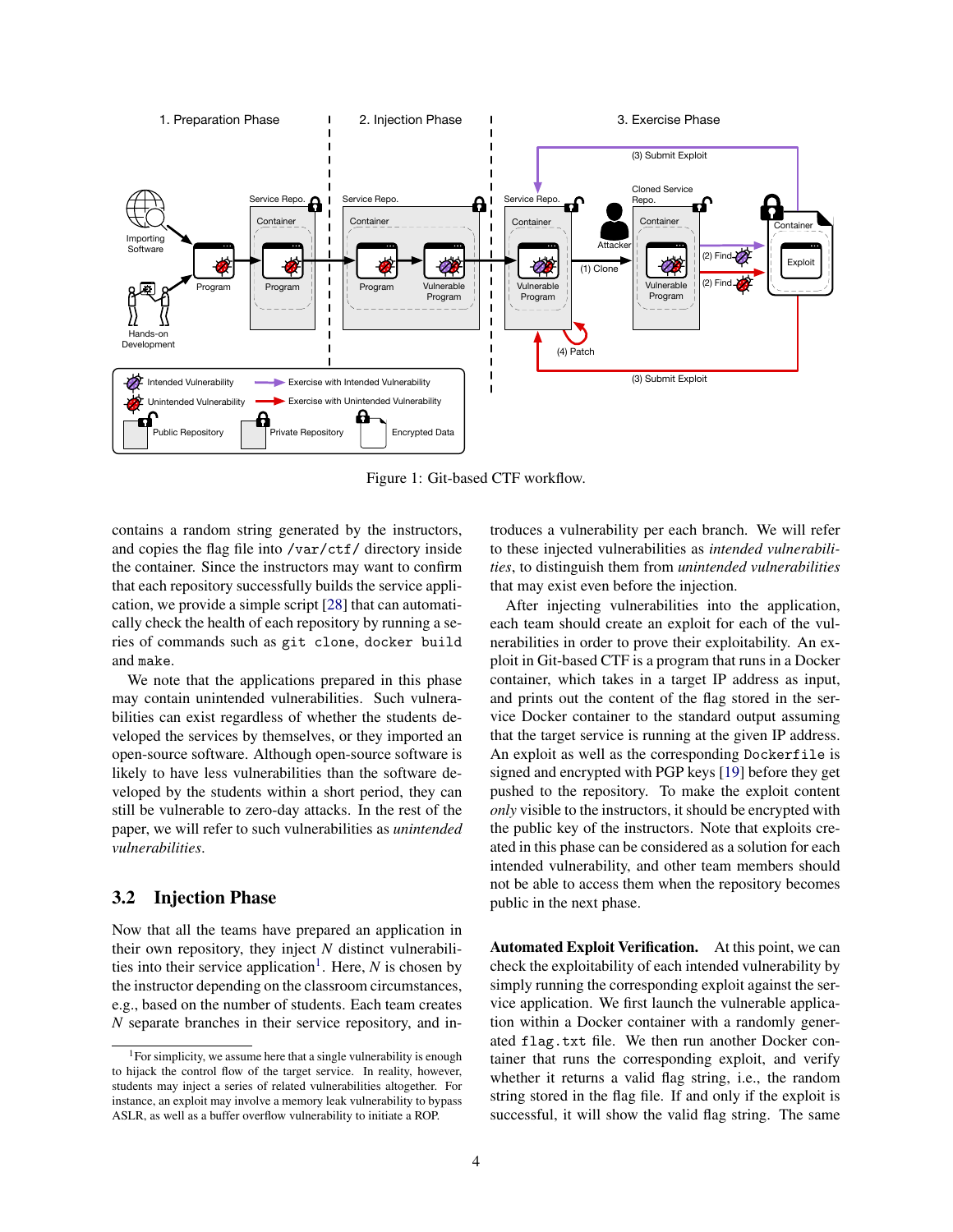automated technique is used to evaluate submitted attacks (§[3.3\)](#page-4-0).

Contents Creation. In the injection phase, instructors obtain vulnerable services that can be used as a CTF problem for free. Furthermore, attacks against such problems can be automatically checked and evaluated. One potential concern, however, is whether we can obtain a set of challenges that are diverse and interesting enough. According to our experimental study  $(\S4)$  $(\S4)$ , we found that students tend to inject vulnerabilities based on their skill level. As a result, CTF challenges produced by students were diverse in terms of both vulnerability kinds and difficulty levels.

Low Barriers to Entry. Since commits in each branch show what changes had made to the original program, it will serve as a useful hint for CTF beginners in the next phase, where players have to analyze and exploit vulnerabilities of the applications. In Git-based CTF, even an unexperienced student can easily spot a vulnerable point of a target program by simply invoking diff. We note that this is one of the key aspect of Git-based CTF because we assume that students can have various different backgrounds, and an attack-and-defense CTF should be playable for them too.

#### <span id="page-4-0"></span>3.3 Exercise Phase

The primary goal of the final phase is to exercise attacks and defenses. Each team analyzes other teams' service applications, finds vulnerabilities, and exploits them. In this phase, we make all the service repositories public so that the participants can access the source code. There are two ways to play the competition: (1) analyzing the commits made in the injection phase and figuring out the intended vulnerabilities, or (2) seeking for unintended vulnerabilities in the service. As we discussed earlier, CTF novices can choose to follow the first way by consulting the commits made for each vulnerable branch to spot vulnerable points.

When players identify a vulnerability from one of the services run by other teams, they should write an exploit for it. Recall from §[3.2,](#page-3-0) an exploit in Git-based CTF is a program that runs in a Docker container that can connect to a victim service running in another Docker container. An exploit should be able to retrieve a flag stored in the container. For exploits in this phase, every player should encrypt their exploits with public keys of both the instructors and the team that maintains the vulnerable service. Players will create GitHub *issues* in target application's repository to submit their encrypted exploits. We provide each student a simple command-line tool that helps create an issue in a target repository. We also provide instructors a command-line tool for fetching the submitted issues and verifying their exploitability as in the injection phase.

Defense in Git-based CTF. To defend against attacks from others, each team can fix *unintended* vulnerabilities in their own service application. Since intended vulnerabilities already have a fix, i.e., the original code, the defense in Git-based CTF should always be about unintended vulnerabilities, but not about intended ones. Whenever an unintended vulnerability is found in a service, the team that owns the application can fix it and push the modification to the master branch of the repository. Every patch can be monitored by other teams because the repository is public. This means if a patch is wrong or incomplete, other teams can attack the same unintended vulnerability again. We also periodically award points to participants who have successfully exploited an unintended vulnerability until it is fixed by the defending team. Therefore, every participant should monitor patches unlike BIBIFI [\[25\]](#page-8-3) where each fix should be verified by the instructor.

Automated Scoring System. Our design of Git-based CTF enables automated scoring. Suppose students have injected *k* intended vulnerabilities  $v_1, v_2, \dots, v_k$  into a program  $p$ , and let  $p_i$  be a modified version of the program, which has only one intended vulnerability  $v_i$ . To evaluate an attack against intended vulnerabilities, we run the attack against  $p_1, p_2, \dots, p_k$  as well as the original program *p*. We then observe in which version the attack returns a valid flag. If the exploit works only on one of the modified programs, we can immediately identify which vulnerability has been attacked by the exploit. If the exploit works only on the original program, we consider it as an attack against an unintended vulnerability. Whenever there is an attack for an unintended vulnerability, we deduct points of the victim for every *M* minutes, where  $M$  is a configurable parameter. This is to encourage students to patch their programs. In order to preserve the interactivity between attackers and defenders, we do not differentiate between two distinct unintended vulnerabilities of the same application unless one of the vulnerabilities is fixed in the master branch. For every attack, i.e., a GitHub issue, we always fetch the latest version committed before the attack, and consider the version of the program as *p*. This way, participants can experience real-time interactions as both an attacker and a defender as in typical attack-and-defense CTFs.

We note that Git-based CTF has the characteristics of both jeopardy and attack-and-defense style: it is similar to jeopardy-style CTFs in terms of the attack-only nature of intended vulnerabilities, but it is also an attack-anddefense CTF with respect to unintended vulnerabilities.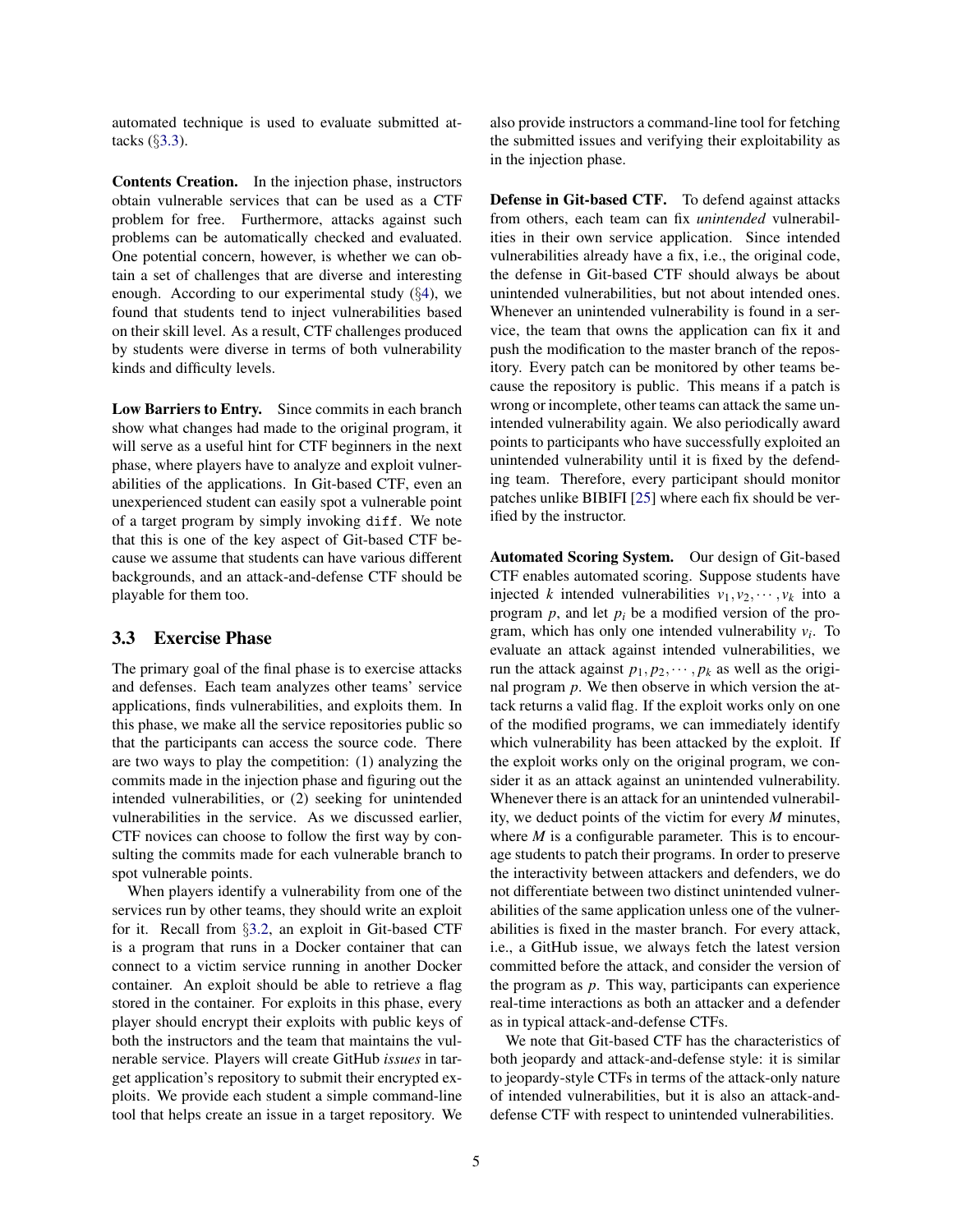<span id="page-5-1"></span>

<span id="page-5-2"></span>1  $1$ 4 Unexperienced Experienced Vulnerability Type Chairea Vulnerabilities Logic Flaw Command Injection Format String Bug Overhow *N N* Stude

Figure 2: The distribution of different kinds of injected vulnerabilities.

Scoreboard. Git-based CTF is a fully distributed CTF framework, which does not have a dedicated web server for displaying scores. Instead, students as well as instructors can run our script [\[28\]](#page-8-18) to see the current scoreboard. The script fetches the attack log and automatically populates an HTML file that shows a graph representing score over time for each team as in typical CTF events.

#### <span id="page-5-0"></span>4 Evaluation

We ran a Git-based CTF in 2018 as part of a graduatelevel course in KAIST, Korea [\[18\]](#page-8-24). Most students of the course were information security major who have various different backgrounds including cryptography and mathematics. Among 21 students, 11 of them had no experience in a security competition. We first divided them into 6 teams and asked them to develop a simple secure messaging application in about three weeks. We gave a precise specification that describes the behavior of the messaging application, and we forced them to use either C or C++ in order to increase the chance of having more interesting vulnerabilities. After the first phase, we asked each student to inject at least one vulnerability into their own application. In total, the students introduced 28 vulnerabilities in the 6 distinct applications developed in the previous phase. Although it was a preliminary event, we obtained several meaningful lessons and results from our postmortem analysis. We enumerate them in the rest of this section.

Diversity of Injected Vulnerabilities. We observed various types of injected vulnerabilities including logic errors and classic memory corruption errors. The most

Figure 3: The number of students by vulnerability type and level of experience.

common one was a logic error that involves an incorrect program logic. For example, about a half of the logic errors were due to protocol design flaws. We also saw a variety of memory corruption vulnerabilities such as buffer overflow, buffer overread, use-after-free as well as type-confusion vulnerabilities. Figure [2](#page-5-1) summarizes the result. The result shows that Git-based CTF helps the instructors prepare a diverse set of CTF challenges without the burden of creating contents.

Difficulty Levels. We further analyzed each of the injected vulnerabilities, and found that there is a meaningful correlation between the experience level of students and the difficulty level of injected vulnerabilities. That is, students tend to inject vulnerabilities based on their skill level. Figure [3](#page-5-2) presents such a correlation. For simplicity, if a student had participated in at least one CTF event, we considered that the student is "experienced". Note that unexperienced students tend to focus on logic errors because they are not comfortable about memory exploitation techniques. Indeed all the cryptographers in the course injected logic errors. However, students who have advanced knowledge about hacking techniques injected more complex vulnerabilities. Four of them injected multiple vulnerabilities, e.g., memory leaks as well as corruption, that should be chained altogether in order to successfully bypass defenses, e.g., ASLR and DEP, and spawn a remote shell. This naturally leads us to have a set of CTF challenges of moderately distributed difficulty levels for the students.

Unintended Vulnerabilities. The students participated in Git-based CTF found unintended vulnerabilities as well as intended ones. In total, 14 vulnerabilities and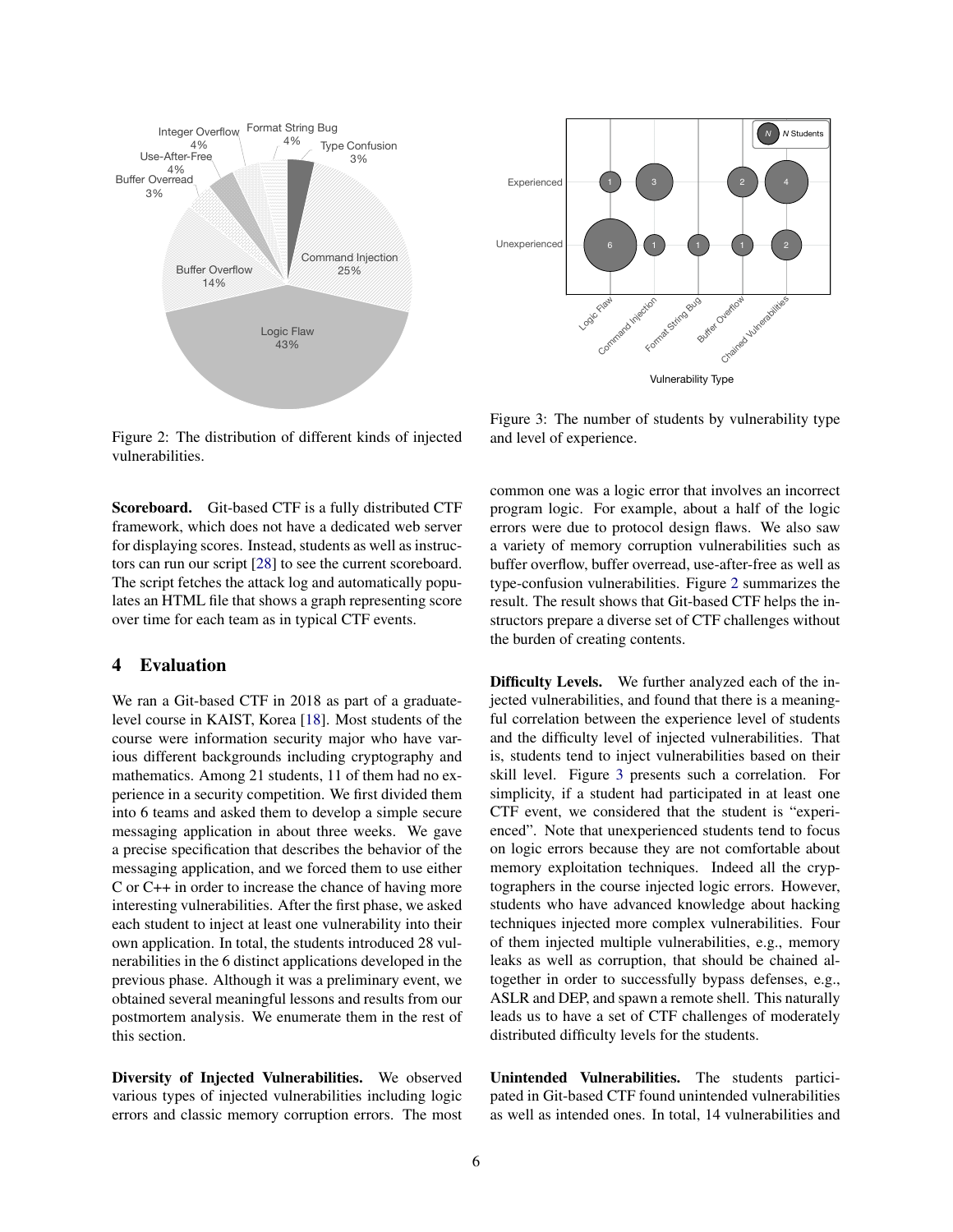18 functionality bugs were reported during the activity. It turns out that each team had at least one unintended vulnerability. The students fixed 12 bugs in total, and in took about 10 hours on average to fix a bug. The longest time took for fixing a bug was 24 hours. We note that unintended vulnerabilities are found mostly by students who have a strong background on security and hacking. Therefore, we believe it is important to have mixed groups with different levels of experience. Since Gitbased CTF provides an obvious hint for each intended challenges, less experienced students in a team may work on them while more experienced students try to find unintended vulnerabilities.

## 5 Discussion

Diverse Challenges. Recall from §[3.1,](#page-2-0) teams in Gitbased CTF can prepare their applications either by developing their own, or by importing an existing project. In our preliminary study, we only performed the former. We believe by employing the second approach, we may observe more various challenges for a competition. For example, each team may have different kinds of applications, and if some teams prepared a web application, we could have observed web-based attacks such as SQL injection, XSS, and CSRF attacks.

Unintended Scoring. Recall from §[3.3,](#page-4-0) Git-based CTF can automatically identify which intended vulnerability is exploited by an attack. However, suppose an attacker who found an *unintended* vulnerability crafts an exploit that can identify the version of the target program, and outputs a flag only when a specific version of the program is detected. For example, suppose a program *p* has one intended vulnerability  $v_1$ , and an attacker crafted an exploit that prints out a flag only when the target program is  $p_1$ . In this case, the attack is considered as a valid exploit for  $v_1$ , and our system will give a point to the attacker even though she did not exploit  $v_1$ .

We believe such unintended scoring is not a concern for two reasons. First, exploiting unintended vulnerabilities is more difficult than exploiting intended ones. Therefore, unintended scoring may be considered as extra points for the participants who managed to exploit harder challenges. Second, in Git-based CTF, participants can have only a fixed amount of score for intended vulnerabilities, whereas they can get unlimited score for unintended ones unless they are fixed. Therefore, the amount of score they can obtain from unintended vulnerabilities is much larger than the one from intended vulnerabilities anyways.

Cheating. Collusion is possible in Git-based CTF as students may want to share their exploit code. However, instructors in Git-based CTF can always download all the exploit code and run a traditional plagiarism detection tool such as MOSS [\[26\]](#page-8-25). This is different from traditional CTFs where the organizers do not possess any exploit code. We leave it as future work to combine existing anti-cheating CTF solutions such as [\[12\]](#page-8-16).

# 6 Related Work

There have been numerous attempts to improve CTFbased education. This section summarize some of them.

Addressing Administration Challenge. CTFd [\[13\]](#page-8-4) lowers the cost of configuring and running a CTF by providing a ready-made CTF web page, which includes a convenient and customizable administrative panel for organizers as well as a graphical scoreboard. Although CTFd reduces the administration costs of running a CTF, it only supports a jeopardy style CTF. The iCTF framework [\[32\]](#page-8-11) provides a customizable attack-and-defensestyle CTF framework. Each team in iCTF has its own Virtual Machine (VM), which must be set up by itself, and the VMs are connected to each other to form a virtual private network. However, configuring and managing the network environment requires significant human effort as well as HW resource. Raj *et al.* [\[24\]](#page-8-9) propose a container-based CTF framework, called InCTF, to reduce the HW burden. Theoretically, InCTF allows an organizer to run a CTF event with a single server without having a complex network setup. The ShellWePlayAGame (SWPAG) framework [\[30\]](#page-8-10) further reduces the configuration costs by providing an easy-to-use website. With the SWPAG, one can easily create an environment for a CTF competition in a few clicks. However, because of its interactive characteristics, teachers need to continuously monitor and care about whether the competition is running normally. We note that Git-based CTF inherently does not require any environmental setup and monitoring effort, and it utilizes free-of-charge services such as GitHub [\[2\]](#page-7-3) and BitBucket [\[3\]](#page-7-6).

Security of CTF Platforms. Since CTF platforms themselves can be vulnerable, several studies have attempted to mitigate this concern. In BIBIFI [\[25\]](#page-8-3), the authors wrote their web application in Haskell in order to prevent potential vulnerabilities such as memory corruption, XSS, CSRF, and SQL injection with the help of strong type system of Haskell. NIZKCTF [\[20\]](#page-8-12) removes the flags from the scoring server in order to handle this challenge. Specifically, teams in NIZKCTF do *not* submit a flag, but a non-interactive zero-knowledge proof [\[6\]](#page-7-7)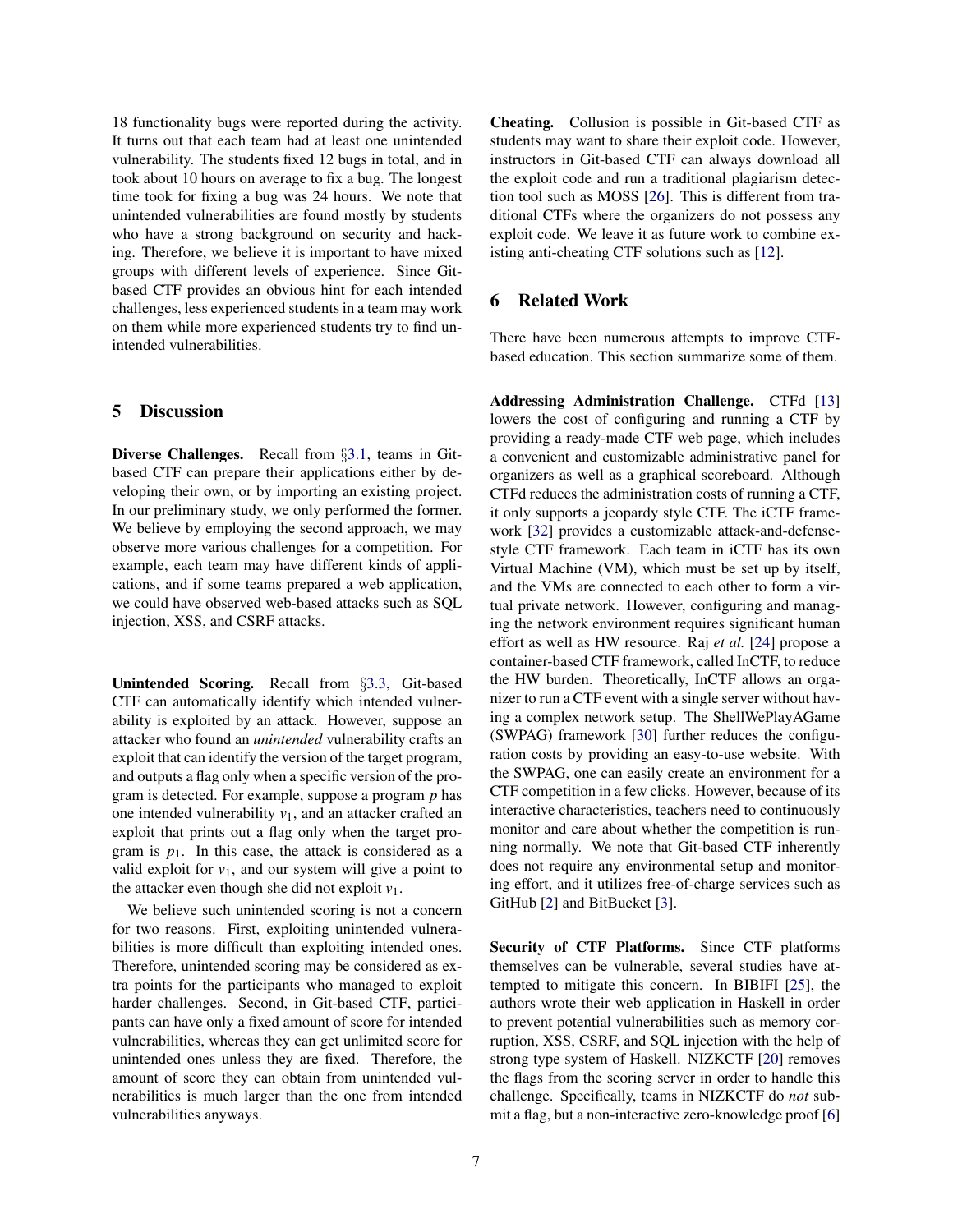to the organizer. Each team has its own unique proof that is public to anyone. Therefore, it is impossible for team *A* to impersonate team *B* to submit a flag on behalf of *B* to harm another team *C*. The idea is specifically useful in attack-and-defense-style CTFs as attacked teams can have points deducted. We note that Git-based CTF also supports the same level of security against the impersonation attack with PGP [\[19\]](#page-8-23). On the other hand, NIZKCTF suffers from the contents creation challenge as they do not use Git repositories for building and maintaining software. Our approach can naturally help students learn open-source software development process as well as secure coding practice.

Security of Flags. Burket et al. [\[8\]](#page-7-4) present an Automatic Program Generator (APG) where CTF platforms can automatically generate problem instances for a given problem. This way, participants who observe different problem instances cannot share their flags. Similarly, Chothia *et al.* [\[12\]](#page-8-16) propose an offline-style CTF competition where each participant runs a VM locally on their own machine. Each VM has a unique flag, thus it is unlikely for participants to share their flags. Although this is a powerful mitigation against collusion, their approach does not support hosting attack-and-defense-style CTFs. Both the ideas are complementary to our approach, and they can be adapted to Git-based CTF to prevent collusion between students.

Entry Barrier. There are several approaches considering the entry barrier of CTF competitions. The PicoCTF [\[11\]](#page-8-1) is a CTF platform that employs a storybased game making it easier for pre-collegiate students to get interested in computer security. The KYPO cyber range [\[33,](#page-8-26) [34,](#page-8-17) [35\]](#page-8-27) is also designed to help encourage novices by dividing a CTF challenge into a sequence of small phases of different difficulty levels. Burns *et al.* [\[9\]](#page-8-19) collect a set of challenges from 160 CTF competitions, and summarizes what kind of security knowledge is required for beginners to solve the challenges. Mirkovic *et al.* [\[22\]](#page-8-15) discuss several lessons learned by organizing CCTF which has participants from various different backgrounds. Backman *et al.* [\[4\]](#page-7-2) present a small-scale attack-and-defense CTF for undergraduate students. Specifically, it keeps the number of teams to be as small as possible while making the duration of each CTF round to be one hour. By giving enough time for each round, it tries to lower the bar for beginners.

Content Creation Challenge. There are several works on automatically generating CTF challenges and scenarios. SecGen [\[27\]](#page-8-13) is a framework that can automatically build a security scenario by randomly selecting sequence of modules, which include CTF challenges, and insecure OS, and so forth. Each module in the scenario corresponds to a sole CTF problem. However, each participant can have a unique experience by combining different problems together. Hulin *et al.* present AutoCTF, which uses automatically generated vulnerable programs as CTF challenges. The authors extend the automatic bug injection tool called LAVA, and use it to inject exploitable bugs into a program. However, the types and patterns of the injected vulnerabilities are fixed.

### 7 Conclusion

In this paper, we present Git-based CTF, a novel attackand-defense CTF platform that can be easily hosted as an in-course activity. We addressed four major challenges that current CTF platforms have, and showed that Gitbased CTF can effectively handle all the addressed challenges. The source code for running Git-based CTF is publicly available at GitHub [\[28\]](#page-8-18).

#### 8 Acknowledgements

We thank GitHub for providing unlimited free plan for organizing classes. We also thank HyungSeok Han and anonymous reviewers for their constructive feedback. This work was supported by Institute for Information & communications Technology Promotion (IITP) grant funded by the Korea government (MSIT) (No.B0717- 16-0109, Building a Platform for Automated Reverse Engineering and Vulnerability Detection with Binary Code Analysis).

#### References

- <span id="page-7-5"></span>[1] Git. <https://git-scm.com/>.
- <span id="page-7-3"></span>[2] GitHub. <https://github.com>.
- <span id="page-7-6"></span>[3] ATLASSIAN. Bitbucket. <https://bitbucket.org/>.
- <span id="page-7-2"></span>[4] BACKMAN, N. Facilitating a battle between hackers: Computer security outside of the classroom. In *Proceedings of the ACM Technical Symposium on Computing Science Education* (2016), pp. 603–608.
- <span id="page-7-1"></span>[5] BEURAN, R., PHAM, C., TANG, D., ICHI CHINEN, K., TAN, Y., AND SHINODA, Y. CyTrONE: An integrated cybersecurity training framework. In *Proceedings of the International Conference on Information Systems Security and Privacy* (2017), pp. 157–166.
- <span id="page-7-7"></span>[6] BLUM, M., FELDMAN, P., AND MICALI, S. Non-interactive zero-knowledge and its applications. In *Proceedings of the Annual ACM Symposium on Theory of Computing* (1988), pp. 103– 112.
- <span id="page-7-0"></span>[7] BRATUS, S. What hackers learn that the rest of us don't: Notes on hacker curriculum. *IEEE Security Privacy 5*, 4 (2007), 72–75.
- <span id="page-7-4"></span>[8] BURKET, J., CHAPMAN, P., BECKER, T., GANAS, C., AND BRUMLEY, D. Automatic problem generation for capture-theflag competitions. In *Proceedings of the USENIX Summit on Gaming, Games, and Gamification in Security Education* (2015).